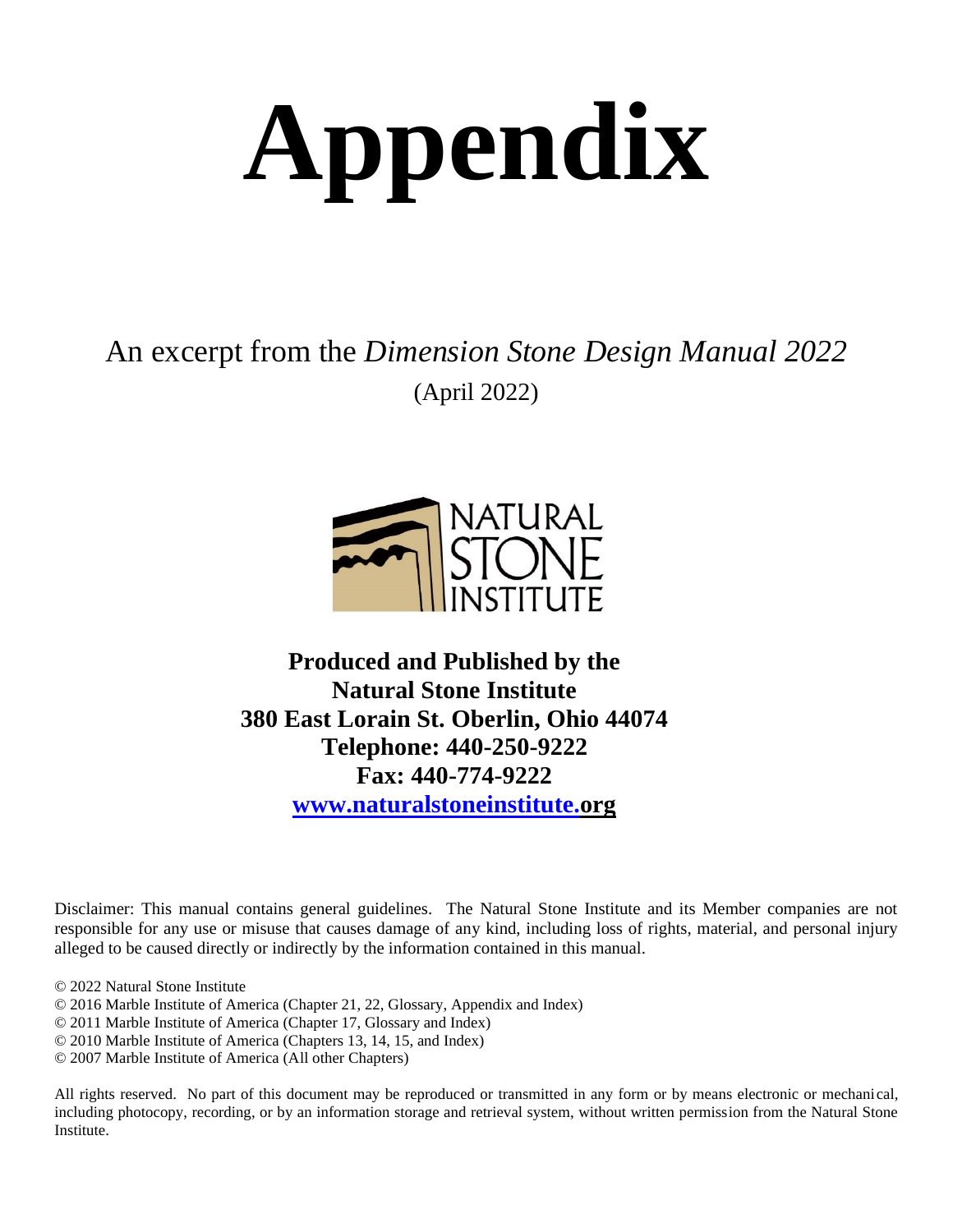# **Conversion tables**

### **Inches to Millimeters**

| Inches     | Millimeters |
|------------|-------------|
| $1/32$ in  | $0.794$ mm  |
| $1/16$ in  | 1.588 mm    |
| $3/32$ in  | 2.381 mm    |
| $1/8$ in   | 3.175 mm    |
| $5/32$ in  | 3.969 mm    |
| $3/16$ in  | 4.763 mm    |
| $7/32$ in  | 5.556 mm    |
| $1/4$ in   | 6.350 mm    |
| $9/32$ in  | 7.144 mm    |
| $5/16$ in  | 7.938 mm    |
| $11/32$ in | 8.731 mm    |
| $3/8$ in   | 9.525 mm    |
| $13/32$ in | 10.319 mm   |
| $7/16$ in  | 11.113 mm   |
| $15/32$ in | 11.906 mm   |
| $1/2$ in   | 12.700 mm   |
| 17/32 in   | 13.494 mm   |
| $9/16$ in  | 14.288 mm   |
| 19/32 in   | 15.081 mm   |
| $5/8$ in   | 15.875 mm   |
| $21/32$ in | 16.669 mm   |
| $11/16$ in | 17.463 mm   |
| 23/32 in   | 18.256 mm   |
| $3/4$ in   | 19.050 mm   |
| $25/32$ in | 19.844 mm   |
| 13/16 in   | 20.638 mm   |
| $27/32$ in | 21.431 mm   |
| $7/8$ in   | 22.225 mm   |
| 29/32 in   | 23.019 mm   |
| $15/16$ in | 23.813 mm   |
| $31/32$ in | 24.606 mm   |
| $1$ in     | 25.400 mm   |
| Feet       | Millimeters |

| reet             | мишинетен             |
|------------------|-----------------------|
| $1 \text{ ft}$   | $304.8 \text{ mm}$    |
| $2 \text{ ft}$   | $609.6 \,\mathrm{mm}$ |
| 3 <sub>f</sub> t | 914.4 mm              |
|                  |                       |

Note: Some of the SI International System of Units (metric) conversions listed in these tables are rounded numbers at the third decimal place.

# **Centimeters to Inches**

| <u>Centimeters</u> | Inches        |
|--------------------|---------------|
| 0.2 cm             | $1/16$ in     |
| 0.3 cm             | $1/8$ in      |
| 0.5 cm             | $3/16$ in     |
| $1.0 \text{ cm}$   | $3/8$ in      |
| $1.4 \text{ cm}$   | $9/16$ in     |
| $1.5 \text{ cm}$   | $5/8$ in      |
| $2.0 \text{ cm}$   | $3/4$ in      |
| 2.5 cm             | $1$ in        |
| $3.0 \text{ cm}$   | $1 - 3/16$ in |
| 3.5 cm             | $1 - 3/8$ in  |
| 4.0 cm             | $1-9/16$ in   |
| 4.5 cm             | $1 - 3/4$ in  |
| 5.0 cm             | 2 in          |
|                    |               |

NOTE: Centimeters (cm) have been rounded off to the nearest tenth of a cm.

# **Square Feet to Square Meters**

| <b>Square Feet</b> | <b>Square Meters</b> |
|--------------------|----------------------|
| $1$ sq ft          | $0.093$ sq m         |
| $2$ sq ft          | $0.186$ sq m         |
| $3$ sq ft          | $0.279$ sq m         |
| $4$ sq ft          | $0.372$ sq m         |
| 5 sq ft            | $0.465$ sq m         |
| 6 sq ft            | $0.558$ sq m         |
| $7$ sq ft          | $0.651$ sq m         |
| 8 sq ft            | $0.744$ sq m         |
| $9$ sq ft          | $0.837$ sq m         |
| $10$ sq ft         | $0.930$ sq m         |

# **Square Meter to Square Feet**

| <b>Square Meters</b> | <b>Square Feet</b> |
|----------------------|--------------------|
| $1$ sq m             | 10.764 sq ft       |
| $2$ sq m             | 21.528 sq ft       |
| $3 \text{ sq m}$     | 32.292 sq ft       |
| $4$ sq m             | 43.056 sq ft       |
| $5$ sq m             | 53.820 sq ft       |
| 6 sq m               | 64.583 sq ft       |
| $7$ sq m             | 75.348 sq ft       |
| $8 \text{ sq m}$     | 86.111 sq ft       |
| $9$ sq m             | 96.875 sq ft       |
| $10$ sq m            | 107.639 sq ft      |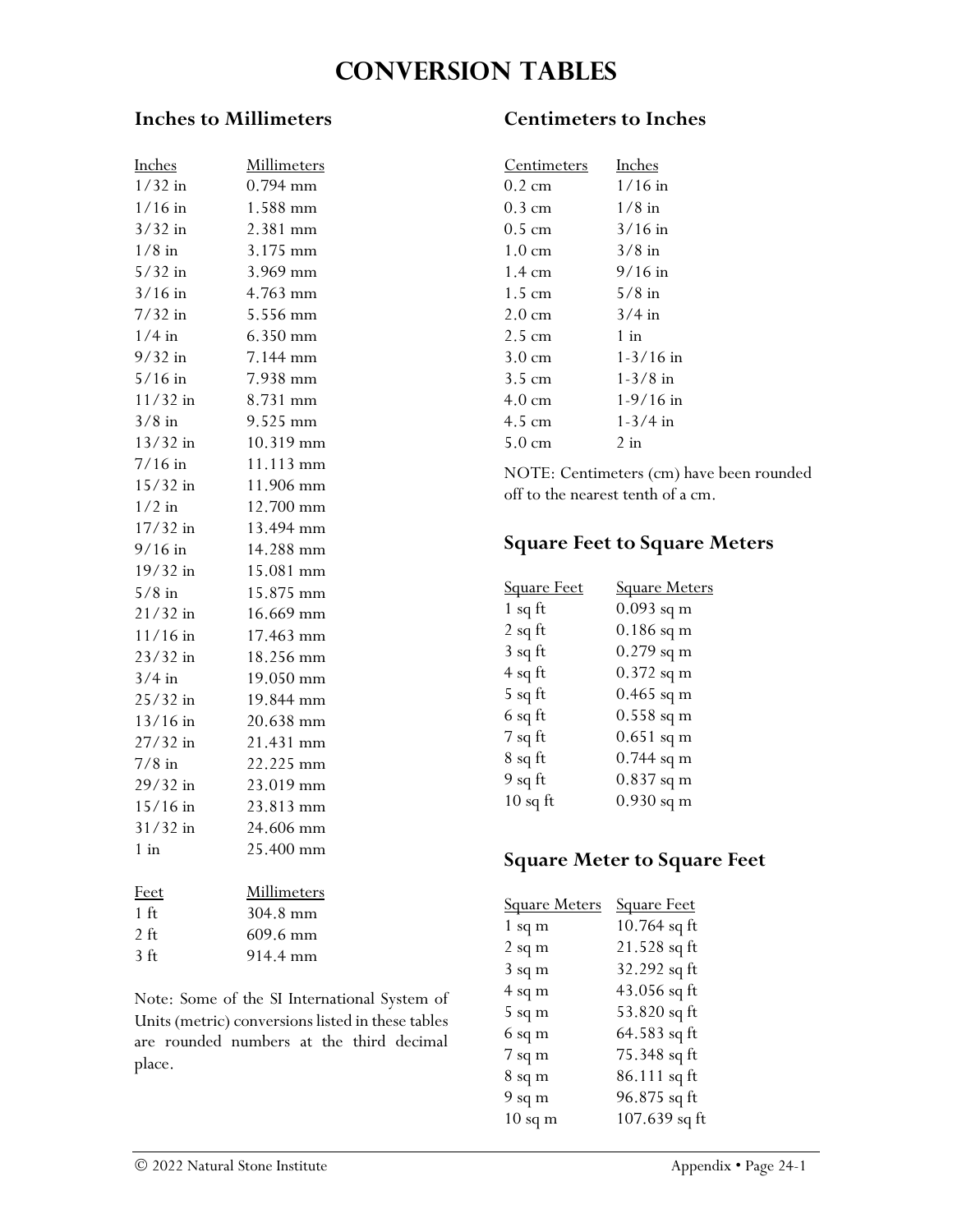# **Conversion tables**

## **Conversion Ratios**

#### **Length and Area**

| Convert      |              | Multiply       |
|--------------|--------------|----------------|
| from         | To           | $\frac{by}{ }$ |
| millimeter   | inch         | 0.04           |
| centimeter   | inch         | 0.3937         |
| centimeter   | foot         | 0.03281        |
| meter        | inch         | 39.37          |
| meter        | foot         | 3.281          |
| square meter | square foot  | 10.763         |
| inch         | millimeter   | 25.4           |
| inch         | centimeter   | 2.54           |
| inch         | meter        | 0.0254         |
| foot         | meter        | 0.3048         |
| yard         | meter        | 0.9144         |
| square inch  | square meter | 0.000645       |
| square foot  | square meter | 0.092990       |
| square yard  | square meter | 0.836127       |

#### **Weight**

| Convert<br>from | To       | Multiply<br><u>by</u> |
|-----------------|----------|-----------------------|
| pound           | kilogram | 0.4536                |
| ounce           | gram     | 28.3495               |
| long ton        | pounds   | 2240                  |
| short ton       | pounds   | 2000                  |
| gram            | ounces   | 0.0353                |
| kilogram        | pounds   | 2.2046                |

#### **Volume**

| Convert<br>from        | $\underline{\operatorname{To}}$ | Multiply<br>$\frac{by}{ }$ |
|------------------------|---------------------------------|----------------------------|
| cubic cm               | cubic inch                      | 0.061                      |
| cubic meter            | cubic feet                      | 35.3198                    |
| cubic inch             | cubic cm                        | 16.387                     |
| cubic feet             | cubic meters                    | 0.028                      |
| liter                  | gallons                         | 0.2642                     |
| $lb/ft^3$              | kg/m <sup>3</sup>               | 16.02                      |
| MPa                    | $lbf/in^2$ (psi)                | 145                        |
| $lbf/in^2$ (psi)       | pascals (Pa)                    | 6895                       |
| $lbf/in^2$ (psi)       | kg/sq m                         | 4.882                      |
| $\text{kg}/\text{m}^2$ | pascals (Pa)                    | 9.807                      |

# **Mohs Scale**

In 1812, the Mohs Scale of mineral hardness was devised by the German mineralogist Friedrich Mohs (1773-1839), who selected the ten minerals because they were common or readily available. The scale is not a linear scale, but somewhat arbitrary.

| Hardness | Mineral      |
|----------|--------------|
|          | Talc or mica |
| 2        | Gypsum       |
| 3        | Calcite      |
| 4        | Fluorite     |
| 5        | Apatite      |
| 6        | Orthoclase   |
| 7        | Quartz       |
| 8        | Topaz        |
| 9        | Corundum     |
| 10       | Diamond      |

Source:

American Federation of Mineralogical Societies, Inc.

# **Slab Production Table**

|         |                   | Slab       |
|---------|-------------------|------------|
| Blocks  | <u>Slabs/Foot</u> | Thickness  |
| 1 cu ft | 10                | 3/4"       |
| 1 cu ft | 8                 | $1 - 1/4"$ |
| 1 cu ft | 7                 | $1 - 1/2"$ |
| 1 cu ft | 5.                | 2"         |
| 1 cu ft | 4                 | $2 - 1/2"$ |
| 1 cu ft | $3\frac{1}{2}$    | 3"         |
| 1 cu ft | 3                 | $3 - 1/2"$ |
| 1 cu ft | $2\frac{1}{2}$    | 4"         |
|         |                   |            |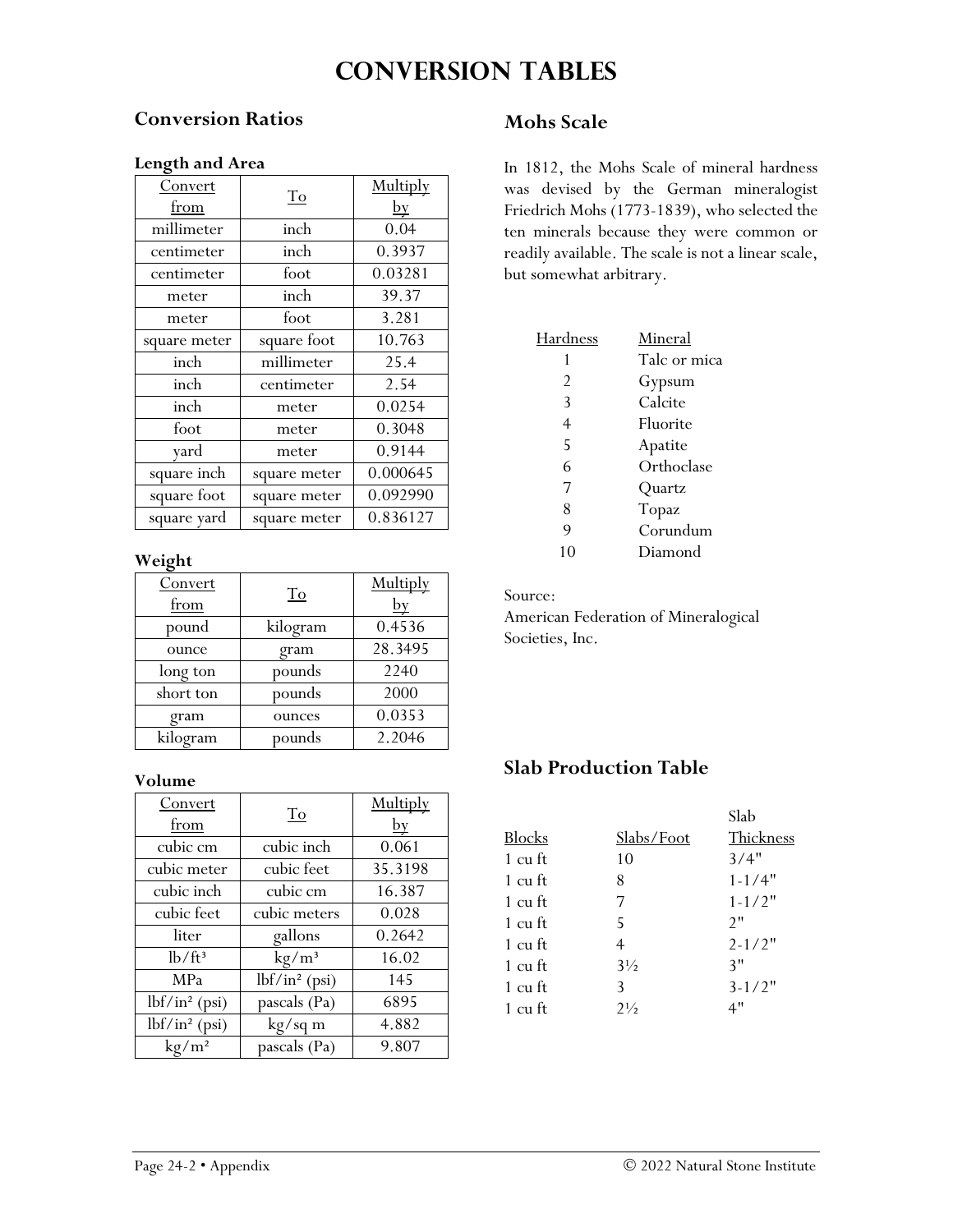# **Additional NSI resources**

# **MIA Technical Bulletin Series**:

Tolerances in the Dimension Stone Industry (Sept 2014)\*

Dimension Stone Test Methods Guides and Standards (June 2014)

Calcareous Onyx (December 2011)

Cement Types and Usage with Natural Stone (October 2010)

Joint Sealants (May 2010)

Dimension Stone Anchorage Theory Practice Components (January 2010)

The Truth about Granite Radon Radiation (March 2007)

Countertop Sanitation Study Compares Natural with Engineered Stone (February 2006)

OSHA Bulletin Hazards Associated With Transporting Granite and Marble Slabs (September 2005)

Marble Soundness Classification (January 2005)

R-Value for Natural Stone (August 2004)

# **MIA Technical Modules**:

Illustrated Glossary of Stone Industry Terms\*

Installation of Modular Stone Floor Tile: Thin-Set Method \*

Interior Stone Wall Cladding \*

Q&A: Expert Answers to Technical Questions about Working with Natural Stone

Residential Stone Countertop Installations \*

Safety in the Stone Business (also available in Spanish)

Silicosis: An Industry Guide to Awareness and Prevention

Stone Selection & Stone Testing \*

Wet Areas\*

\*Information contained in these technical publications was taken directly from the *Dimension Stone Design Manual*. Additional illustrations and pictures have been added in these stand-alone publications.